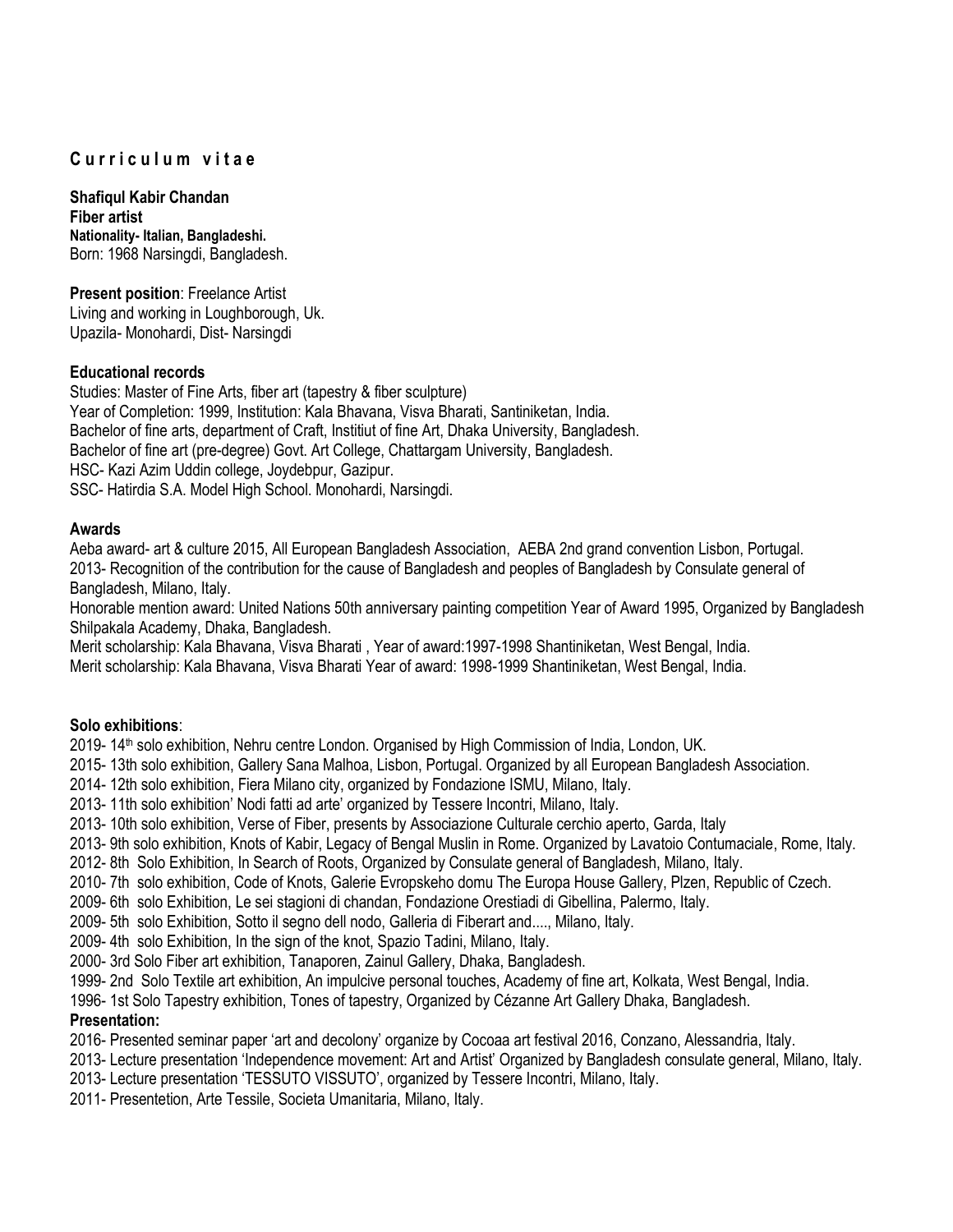### **Collective exhibitions:**

2021- Love Thy Neighbour, Fifth edition of the Asia Triennial Manchester 21. 2020- Mrinmoy Art Gallery, Chittagonj, Bangladesh. 2017- In Vino…., Comune di Rosignano, Monferrato, & gallery of Fiberart and, Milano, Italy. 2017- Shades and sound of Bbangladesh, Bangladesh Eambassy, Manila, Philippines. 2015-2016 Fare Arte, Castello Gamba di Chatillon, Valle d'aosta, Italy. 2013-2014- Incontri Metropolitani, Pinxi new art gallery, Milano, Italy 2013- Arte Tessile/design , Galleria Fiber Art and, Gressoney Saint-jean. Italy. 2013- Tra Terra e Mare, intrecci di canapa e bisso, Pettinengo, Biella, iIaly. 2013- ARTE CANAPA DESIGN a Riso & Rose 2013, Comune di Rosignano Monferrato. 2013- RAQAM Disegno e Segno, mostra ricamo maschile, Rossmut, Rome, Italy. 2012- Mostra di Design Pret a Porter, Connecting Cultures, Milano, Italy. 2012- ARTE CANAPA DESIGN 2012, l'antica Fonderia Napoleonica, Milano, Italy. 2012- Char Adhhaya, Group exhibition, Organized by Shantiniketan Friends, Colombo, Srilanka. 2012- ARTE CANAPA DESIGN 2012, Villa Deslex Courmayeur, Valle d'Aosta, Italy. 2012- ARTE CANAPA DESIGN 2012, Gressoney-Saint-Jean, Valle d'Aosta, Italy. 2012- ARTE CANAPA DESIGN 2012, Espace Champorcher, Valle d'Aosta, Italy. 2012- "ENERGHEIA- 21 International Miniartextil, Museo di palazzo Mocerigo- san stae santa croce venezia, Italy, 2011- "ENERGHEIA- 21 International Miniartextil, Salone de l'Hotel di Ville, Montrouge, Paris, France. 2011- Group Art Exhibition, plsen gallery, Organized by International painting symposium Dolni lukavice. Republic of Czech. 2011- International painting symposium exhibition, Dolni lukavice castle. Republic of czech. 2011- "ARCAICITA E FUTURO ECOSOSTENIBILE" cameri,novara. Associazione Culturale Ideavita p.p. Arte Contemporanea. 2011- "ENERGHEIA-2011" 21 International Miniartextil, como, Italy, Montrouge, Paris France. 2011- Mostra Arte e Design KM Zero, Gressoney, Firenzze, Milano italy, organized by Galleria di Fiberart and...., Milano, Italy. 2011- Group exhibition , titled LIBER FIBER Essere liberamente libro di artista, organized by Galleria di Fiberart and...., Milano, Italy. 2010- International painting symposium exhibition, Dolni lukavice castle. Republic of czech.

2010: International symposium exhibition, 22-august to 3 september 2010, Visio art Gallery, Plzen, Republic of Czech.

2010: Punto Croce titled fiber art exhibition, 29- July to 29 august, Villa Deslex gressoney Saint Jean, Valle d'Aosta, Italy. Galleria di Fiberart and...., Milano, Italy.

2010: Group show, between worlds, 11 - 17 May 2010, Galerie Divadlo, Gallery of city theater, Marianske, Republic of Czech. 2009: Arsfilo, Fiber art show, fiera di arte contemporea, 5-13 september 2009, Pordenone, Italy.

2009- International painting symposium exhibition, Dolni lukavice castle, republic of czech.

2009: Group show, 31 august – 25 October 2009, American centre, Plzen, Czech Republic.

2009: Group show, 5 – 13 sept 2009, Pordenone, Venezia giulia, Italy.

2009: Come arazzi...., 9-30 january 2009, Museo Walser, Gressoney la Trinite' (AO), Italy.

2009: Galleria Fiber Art And..., Milano, Italy.

2004: 11th Asian Art Biennial, Organized by Bangladesh Shilpakala Academy, Dhaka, Bangladesh 2003 Group Art Exhibition, Organized by Department of Craft, Shilpanggon, Dhaka.

2003 Group Art Exhibition, Organized by DHRUPAD, Dhaka.

2002 Art South Asia exhibition at Oldhalm Gallery, U.K., Under the Commonwealth Games Cultural Festival.2002 Art Exhibition Shikor O Phool (Roots and Blossom) Organized by The British Council, Dhaka, Bangladesh.

2002 15th National Art Exhibition Organized by Bangladesh Shilpakala Academy, Dhaka, Bangladesh.

2002 Art Exhibition, Gallery 21, Dhaka, Organized by Fulki, Chittagong

2002 14th Young Artist Art Exhibition Organized by Bangladesh Shilpakala Academy, Dhaka, Bangladesh.

2001 10th Asian Art Biennial Organized by Bangladesh Shilpakala Academy, Dhaka, Bangladesh.

2000 14th National Art Exhibition Organized by Bangladesh Shilpakala Academy, Dhaka, Bangladesh.

2000 13th Young Artist Art Exhibition Organized by Bangladesh Shilpakala Academy, Dhaka, Bangladesh.

2000 They 52 Artist Couples Art Exhibition at Arial Gallery, Dhaka 1999 9th Asian Art Biennial Organized by Bangladesh Shilpakala Academy, Dhaka, Bangladesh.

1998 13th National Art Exhibition Organized by Bangladesh Shilpakala Academy, Dhaka, Bangladesh.

1998 Art Exhibition by Foreign Students of Organized by Visva Bharati, Santiniketan, West Bengal, India.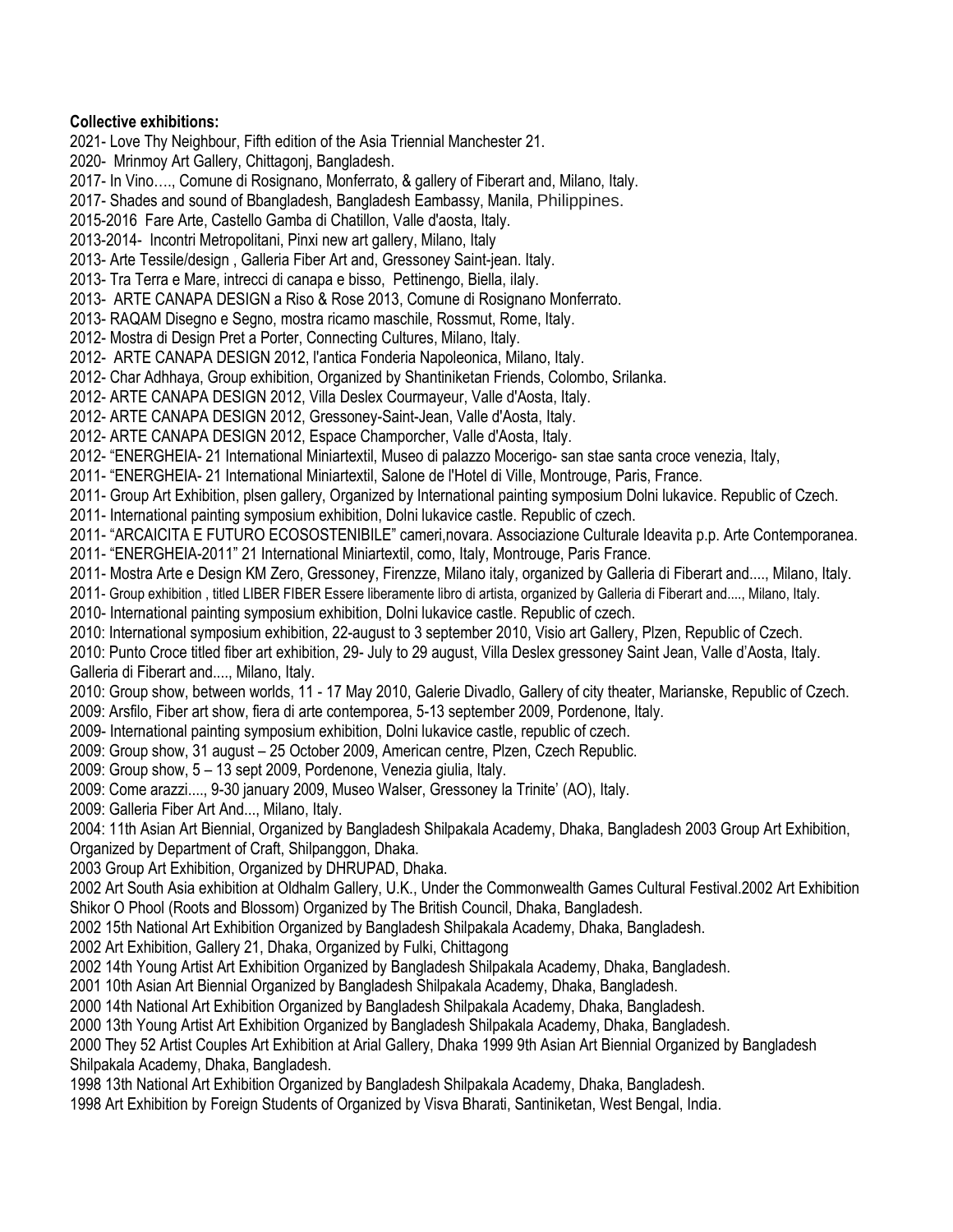1996 12th National Art Exhibition Organized by Bangladesh Shilpakala Academy, Dhaka, Bangladesh.

1995 16 Young Artist Expositions '95 at Zainul Gallery University of Dhaka, Bangladesh

1995 United Nations 50th Anniversary Painting Exhibition Organized by Bangladesh Shilpakala Academy, Dhaka, Bangladesh.

1995 7th Asian Art Biennial Organized by Bangladesh Shilpakala Academy, Dhaka, Bangladesh.

1995 Workshop Works Exhibition Organized by Bangladesh Shilpakala Academy, Dhaka, Bangladesh.

1994 Art Exhibitions Organized by Govt. Art College Ex. Student, Chittagong.

1994 25 Artist Exposition, Organized by Chitra Kuttir, Dhaka, Bangladesh.

1989-1996 All Annual Exhibition, Organized by Institute of Fine Arts University of Dhaka, Bangladesh.

1986-1988 Amor Eakose & Bijoy Dibosh Exhibitions Organized by Charu Shilpi Sangsad, Chittagong.

1986-1988 All Annual Exhibition, Organized by Govt. Art College, Chittagong.

# **Artist residence**

2009 June 20 to 11 July, Atelier Baggio di Stefano, Fondazione Orestiadi di Gibellina, Palermo, Italy.

2012 La cooperative Lou Dzeut di Champorcher, Valle d'aosta, Italy.

# **Workshops**

2012- Avanzi Make a Cube3, organized by Connecting Cultures, Milano.

2004 Participated in the art workshop, organized by European cultural foundation, Amsterdam, Netherlands.

1995 Participated in the 1st Sculpture Workshop Organized by Bangladesh Shilpakala Academy, Dhaka.

1995 Participated in the History of Art & Aesthetic Workshop Organized by Bangladesh Shilpakala Academy.

1995 Participated in the Painting Workshop Organized by 'Aandolon', Dhaka, Bangladesh.

1993 Participated in the Drawing Workshop by David Willson Australian Artist Organized by IFA, UD, Dhaka.

1989 Participated in the Book Design & Illustration Workshop Organized by National Book Centre, Dhaka.

## **Curatorial Experience**

2003 Curatorial Assistant, Organizing Committee of National Traditional folk art & Crafts Exhibition, Bangladesh.

2003 Curator, Water Color Art Camp Organized by Bengal Foundation, Dhaka. Bangladesh.

1998 Curator, Art Exhibition of Rashid Chowdhury Works at Nandan Gallery, Organized by Kala Bhavana, Visva Bharati Santiniketan, India.

1998 Curator, Art Exhibition by Foreign Students Organized by Visva Bharati, Santiniketan, India.

1997 Curator, Art Camp at Jahangirnagar University Organized by Artisan, Dhaka, Bangladesh.

## **Art camp's**

2011: Participated in the third painting symposium `between worlds', 12-21 august 2010, Castle of Dolni Lukavice, Republic of Czech.

2010: Participated in the second painting symposium `between worlds', 12-21 august 2010, Castle of Dolni Lukavice, Republic of Czech.

2009: Participated in the first painting symposium `between worlds', 18-28 august 2009, Castle of Dolni Lukavice, Republic of Czech.

1998 Participated in the Art Camp Organized by Kolkata Nandanik, West Bengal, India.

1997 Participated in the Art Camp Organized by Kolkata Nandanik, West Bengal, India.

# **Seminar**

2016- Participated conference with keynote speakers: Homi Bhabha, 3rd General Assembly of the International Biennial Association. Trienniale di Milano, Italy.

2003 Participated in the two days long seminar, Organized by World Craft Council, Bangladesh.

2003 Presented Seminar Paper on 'Weaving and Febric of Bengal', a searching of tradition. Organized by Bangladesh Ittihas Parishad, Dhaka.

1996 Presented Seminar Paper on 'Abstraction and Modern Painting' at Jahangirnagar University Art Camp organized by Jahangirnagar University and ARTISAN.

1992 Participated in the Seminar "Media 2000" at Germany.

# **Publications & editorial experience**

2021- **Shilpadartshan** 2nd Edition, published by Anindya prakashan, Dhaka, Bangladesh.

2019- **Shilpaboyan** (nonfiction), published by Anindya prakashan, Dhaka, Bangladesh.

2019- **Dashdishi Oitijyer Bakhan** (nonfiction), published by Anindya prakashan, Dhaka, Bangladesh.

2015- Editor, Weekly Deskal, publishesd from Milano, Italy.

2014- **Tantubay Sarupsondhan** (nonfiction), published by Anindya prakashan, Dhaka, Bangladesh.

2009- **Shilpadarshan** (nonfiction), published by Knowledge view, Dhaka, Bangladesh.

2009- **Vinci Notes** (nonfiction), published by Knowledge view, Dhaka, Bangladesh.

2009- **Poronkatha Nagordayer**, published by shiri prokashan, Dhaka, Bangladesh.